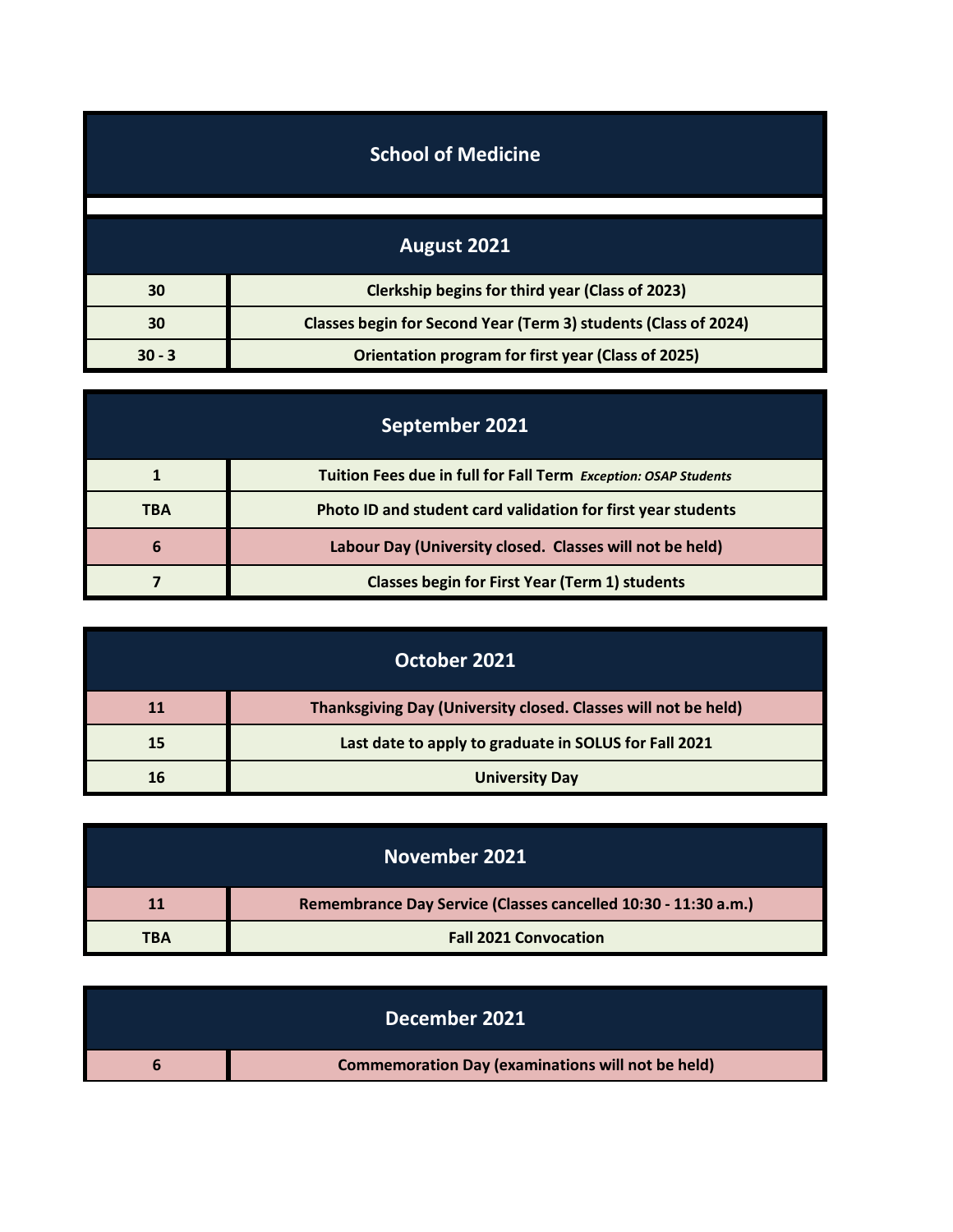| <b>10</b> | Classes end for first year (Class of 2025) (Term 1) and second year (Class of 2024)<br>(Term 3)                                                 |
|-----------|-------------------------------------------------------------------------------------------------------------------------------------------------|
| $13 - 17$ | Study and evaluation for first and second year                                                                                                  |
| 17        | <b>Clerkship ends for fourth year (Class of 2022)</b>                                                                                           |
| 17        | Term ends for first year (Class of 2025) (Term 1) and second year (Class of 2024)<br>(Term 3)                                                   |
| 19        | Clerkship ends for third year (evening call ends @10:00 p.m. Saturday, December<br>18th; overnight call ends @10:00 a.m. Sunday, December 19th) |

| January 2022 |                                                                                                        |
|--------------|--------------------------------------------------------------------------------------------------------|
|              | <b>New Year's Day (Statutory holiday)</b>                                                              |
|              | Clerkship resumes for third year (Class of 2023) and fourth year (Class of 2022)                       |
|              | Classes resume for first year (Class of 2025) and second year (Class of 2024) (Terms<br>2 and 4 begin) |
|              | Supplemental / Make Up Exams (if required)                                                             |

| <b>February 2022</b> |                                                                                                   |
|----------------------|---------------------------------------------------------------------------------------------------|
|                      | First date to apply to graduate in SOLUS for Spring 2022                                          |
|                      | <b>Family Day (University closed. Classes will not be held)</b>                                   |
| 25                   | Classes end for first year (Class of 2025) and second year (Class of 2024) (Terms 2<br>and 4 end) |

| <b>March 2022</b> |                                                                                                          |
|-------------------|----------------------------------------------------------------------------------------------------------|
| Feb 28 - 4        | <b>Study and evaluation for Terms 2 and 4</b>                                                            |
|                   | Classes resume for first year (Class of 2025) and second year (Class of 2024)                            |
| $14 - 18$         | Spring Break (Pre-clerkship classes will not be held)                                                    |
| 20                | Clinical Rotations for fourth year ends (Class of 2022 ends @ 10:00 am after<br>overnight call/handover) |
| 21                | <b>Classes Resume for 1st and 2nd year</b>                                                               |
| 25                | Supplemental / Make Up Exams (if required)                                                               |
| 31                | <b>Application to Graduate for MEDS 2022 ends</b>                                                        |